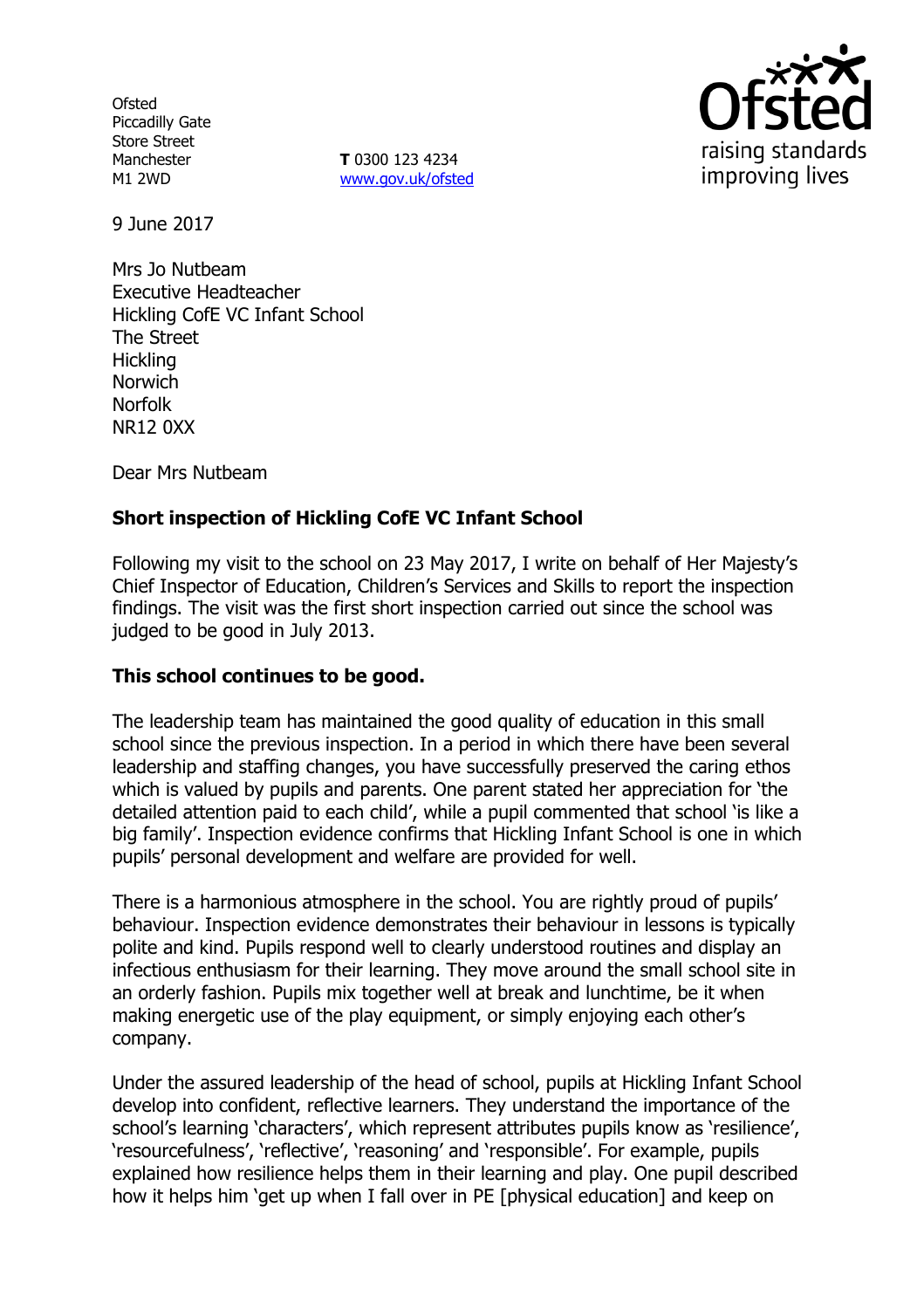

running to the end'. Another explained how she now 'never gives up' when the work is challenging.

It is your deeply held conviction that the school should be a central part of the village community. Pupils take part in events such as the local food fayre, pancake day and visits to a residential home. Pupils also develop an awareness of the wider world through work such as the topic in which they learn about Nepalese culture. As a consequence, pupils are being prepared well for the next stages of their education.

Since the previous inspection, the school has joined the Swallowtail Federation of Church Schools. You are making good use of the additional capacity this brings to ensure that the enthusiastic and effective head of school has the skills and knowledge to carry out her role well. For example, through her work with the federation's executive deputy headteacher, who also acts as the special educational needs coordinator, vulnerable pupils are now very well cared for. Similarly, as a result of appropriate improvements made working alongside the federation's early years leader, the head of school has ensured that the quality of this aspect of the school's provision has improved and outcomes are good.

When the school joined the federation in 2014, you judged teaching, learning and assessment to be inconsistent and rightly set about improving the quality of provision. For example, you made improvements to the early years outdoor learning space and raised expectations of what pupils could achieve. Adults in school explained to me how the training offered through the federation helps them develop their practice in activities such as delivering phonics. The impact of your work is evident in the significantly improved pupil outcomes in 2015. Under a different accountability measure, in 2016, pupils typically made good progress from their starting points by the end of key stage 1.

There is one governing body responsible for the governance of all three schools in the federation. This body shares your commitment to provide high-quality education, while maintaining close links with the local community. Through the cohesive federation plan, governors have ensured that the priorities of the school are appropriately aligned to those of other settings in the federation. Governors make effective use of their knowledge and skills to provide appropriate challenge and support to you and your senior leaders. As part of its reflective approach to governance, the governing body gathers views of parents, pupils and staff. Inspection evidence supports governors' own findings that while governors have a clear understanding of their roles and responsibilities, some parents would welcome greater clarity about the work of the federation, its governors and leaders.

## **Safeguarding is effective.**

Leaders, including governors, ensure that the school fulfils its statutory safeguarding duties. The chair of the governing body explained that safeguarding is 'top of our list of priorities'. Together, leaders have been successful in creating an ethos in which pupils develop the confidence that comes from a strong sense of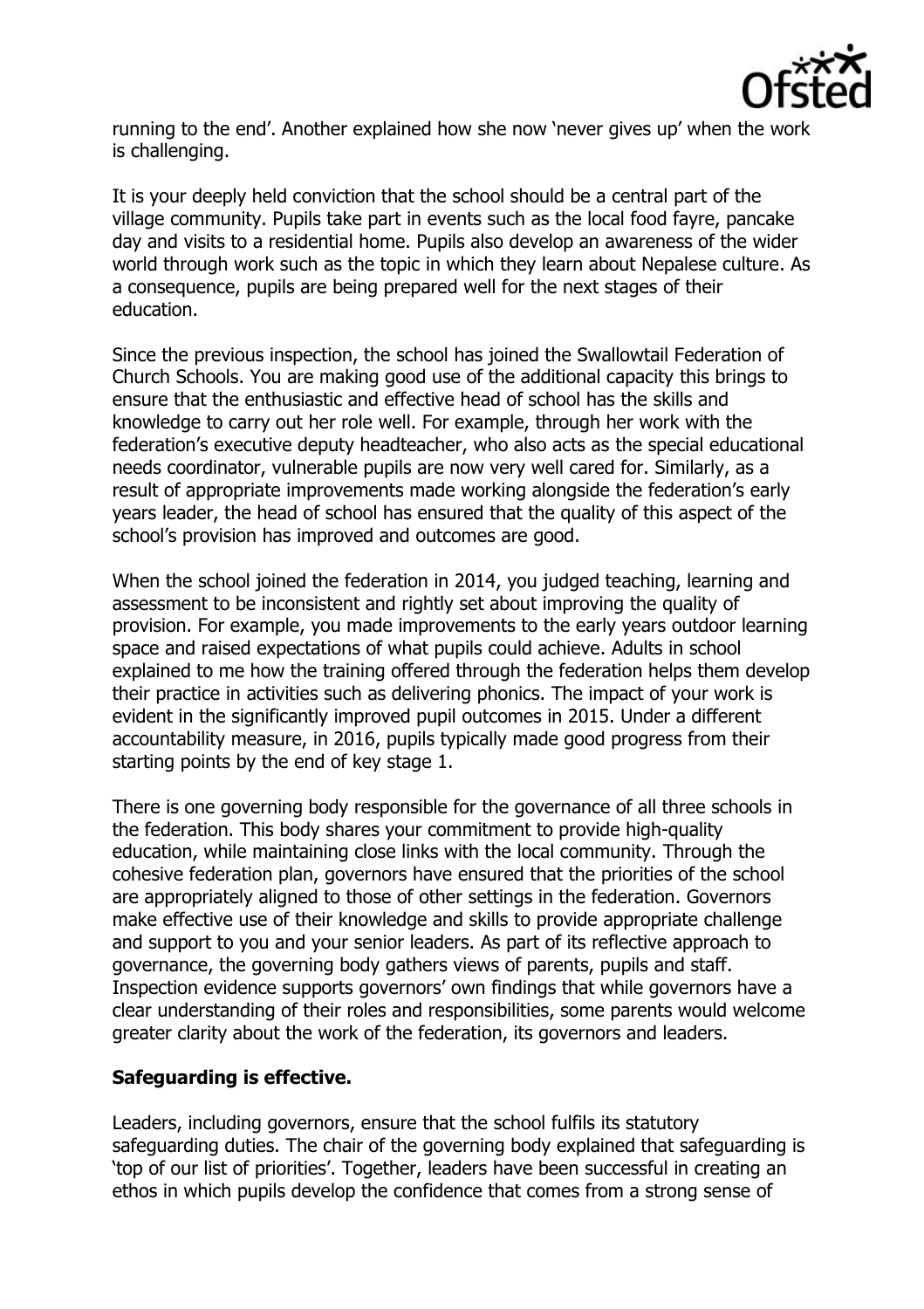

security and well-being. Every parent who responded on Parent View, or to the school's own survey, agreed that their child is safe and cared for well at Hickling Infant School. Pupils told me that it is a safe, happy place in which to learn and that adults would listen to any concerns that they had.

Pupils have an age-appropriate understanding of what bullying is. They are clear that it is 'not a nice thing to do'. Pupils struggled to recall any incident of bullying at their school. They told me that they are confident such issues would be dealt with well by staff. Pupils also explained how the school helps them to understand how to keep themselves safe. For example, as a result of information provided by their teacher, pupils could describe how they would protect themselves from risks when using the internet. Pupils also outlined how the adults in the school help them understand how to keep safe when near roads.

As a result of appropriate safeguarding training, adults know what to do if they have concerns about a pupil's well-being. Leaders keep careful records that document the suitable, timely actions taken when a pupil is in need of support. These records confirm the view expressed by a representative of the local authority that leaders correctly seek advice from external agencies when it is in the best interests of a pupil to do so.

Governors ensure that policies are kept up to date and that leaders carry out appropriate checks on adults working at the school. However, governors have not ensured that the most up-to-date safeguarding policy or pupil premium report have been available on the school's website. Both documents were on the website by the time the inspection was completed.

## **Inspection findings**

- As an initial line of enquiry, I sought to establish how well pupils are progressing in phonics. Since the previous inspection, pupils have typically achieved well in the phonics screening checks. However, the proportions achieving the expected standard fell in 2016.
- Guided by you, the head of school is ensuring that pupils are making good progress from their individual and varied starting points in phonics. Pupils are confident when recognising and sounding out letters and words. Pupils respond enthusiastically to the wide variety of activities that enable them to hear, speak, read and write increasingly complex words and sounds. You put in place appropriate support should a pupil fall behind. However, you recognise that most-able pupils could be moved more quickly onto more challenging work in their phonics sessions.
- **Pupils are also confident when applying the techniques learned in phonics** sessions to their reading. Pupils who read to me did so confidently and with a clear sense of enjoyment. These pupils determinedly used the skills learned in their phonics sessions to decode unfamiliar and tricky words accurately. Work in pupils' phonics books demonstrates that they are also increasingly assured in their spelling.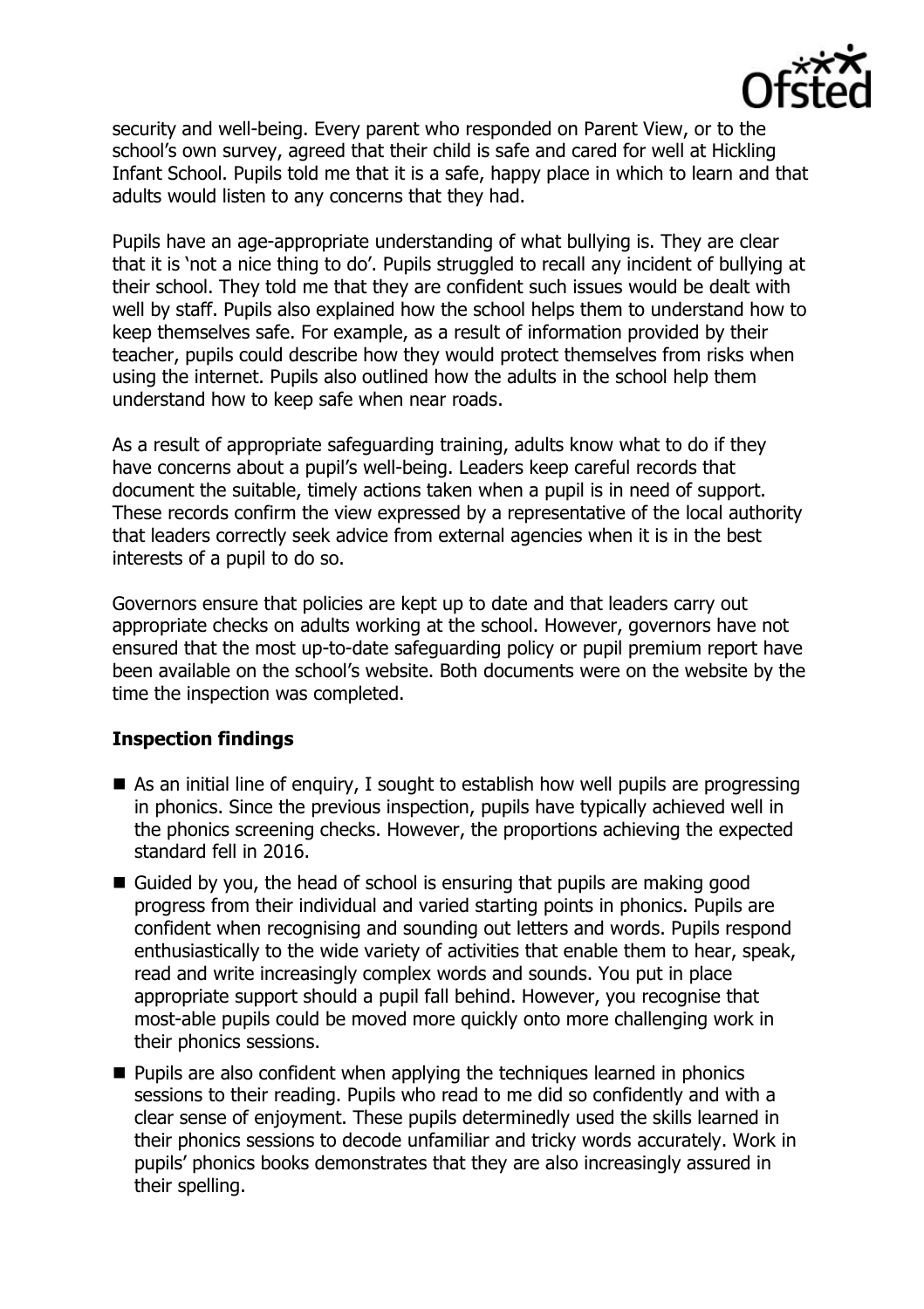

- A second line of enquiry was to establish how effectively leaders are ensuring that higher proportions of pupils are working at greater depth by the end of key stage 1. As your accurate self-evaluation identified, since the previous inspection, the proportions of pupils working at higher levels or greater depth have fluctuated and could be increased.
- The head of school has correctly raised expectations of the quality of pupils' writing and has also focused on further developing pupils' handwriting skills. Accurate guidance from adults in the class is helping pupils to form their letters precisely and well. The impact of this is evident in pupils' improving handwriting.
- **Pupils have responded well to imaginatively planned learning activities and apply** their literacy skills in complex and creative ways. For example, in their work on 'Supertata' (the school's superhero character), pupils, in particular those who are most able, wrote with fluency, ambitious use of language and increasingly accurate spelling and grammar. Evidence in pupils' books supports your assessment information that higher proportions of pupils are on track to be working at greater depth in writing by the end of key stage 1.
- Similarly, the head of school has taken action to provide opportunities for pupils to apply their mathematical skills to more-challenging problems. Pupils told me they enjoy working on the practical mathematics activities. This enjoyment was clearly evident as pupils worked together well when comparing the volumes of water different containers could hold. A scrutiny of work in pupils' books demonstrates that pupils make good progress in mathematics.
- $\blacksquare$  To ascertain if the school continues to provide a good standard of education, I examined the progress that pupils make in subjects other than English and mathematics.
- You have ensured that pupils have access to a rich and well-constructed curriculum. While pupils generally make good progress across a range of subjects, the head of school acknowledges they could do even better. For example, pupils are not consistently given opportunities to apply the same standards of literacy and numeracy in other subjects as those they apply in English and mathematics.

## **Next steps for the school**

Leaders and those responsible for governance should ensure that:

- they communicate the federation's leadership and management roles and responsibilities clearly to parents on a regular basis, and also ensure that the school website reflects the most up-to-date policies and practices that exist within the school
- most-able pupils have the chance to apply their skills learned in phonics in more complex and challenging activities
- pupils are provided with more frequent opportunities to apply their literacy and numeracy skills across a range of subjects so they make even stronger progress across the curriculum.